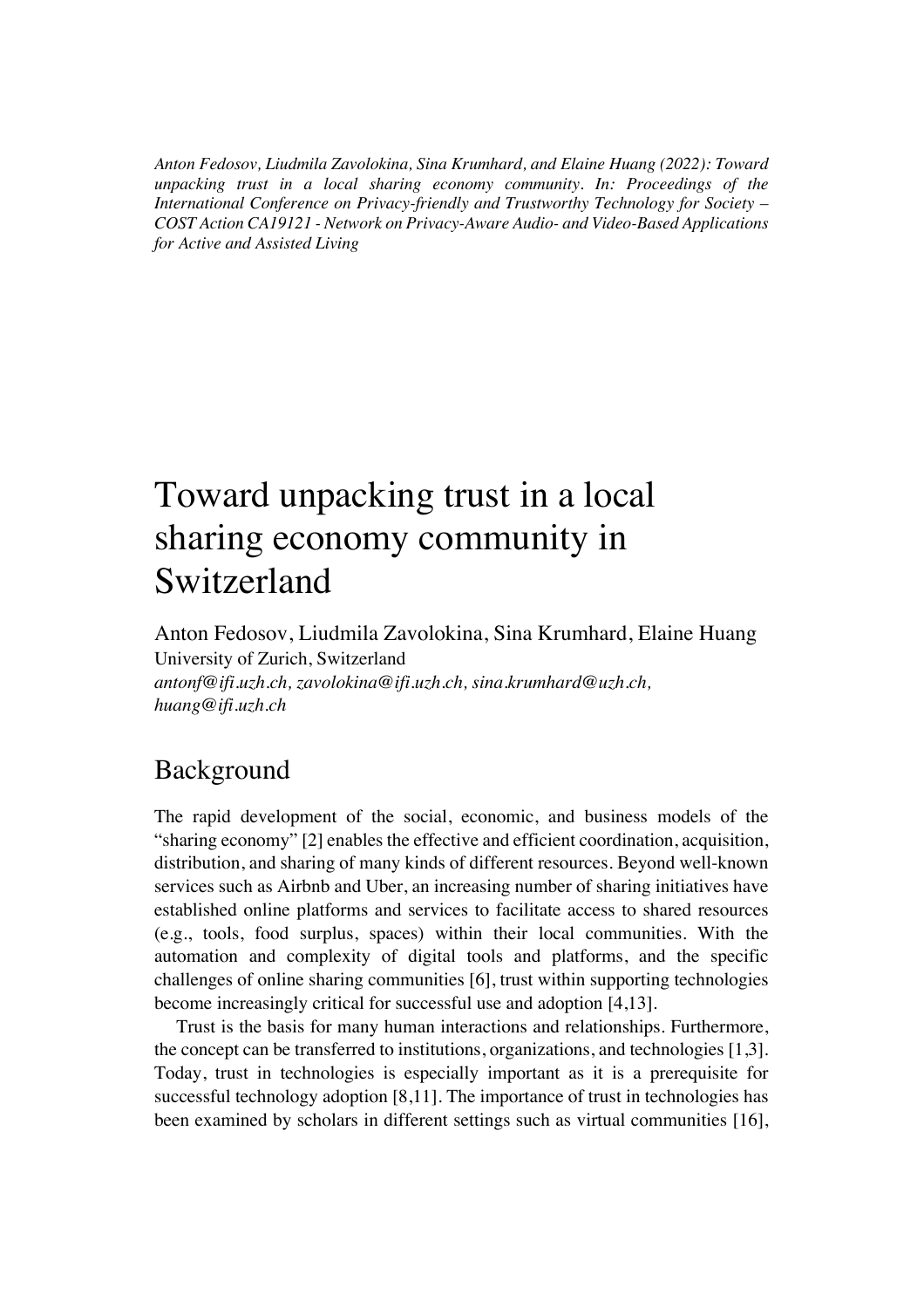e-commerce systems [9,18], online exchange communities [12], and other contemporary digital services and platforms that facilitate economic interactions among peers [3]. Interactive systems can have two different roles in trust relationships [18]. The first is the mediator role, in which a system mediates an interaction between humans. For this role, interpersonal trust should be established. The second is the trustee role, in which a system is the agency a human interacts with and, thus, needs to be trusted. For this role, systems trust should be established.

In most cases, today's digital solutions are 'black boxes' [17] for users. Explaining how a digital solution is developed and how its algorithms function does not necessarily lead to more trust [17]. Therefore, new approaches are needed to engender trust and to design trustworthy digital solutions in which algorithms play a more active role than before. For example, *trust-supporting design elements* [15,21], which are platform features that establish end-user trust, can help establish trust in 'faceless' algorithms.

In online sharing communities, designers of platforms have the challenge of designing for both interpersonal and systems trust to ensure effective and meaningful interactions among their users [10,19]. With the advent of rapid digitalization, the emergence of new digital solutions, and the pressure to stay competitive, service providers further develop online platforms and introduce new features and mechanisms, which may distort previously established trust in systems.

In our empirical study, we aim to unpack elements of interpersonal and systems trust in the case of a local online sharing community which recently introduced a new semi-automated mechanism for resource exchange.

## Case Study

We are conducting a study in collaboration with two companies in Switzerland: a Zurich-based two-sided online marketplace  $[12]$  for household goods, Sharely<sup>1</sup>, and the Swiss Federal Railways (SBB). Sharely aims to increase sharing and use of underutilized personal items (e.g., a drill, a bike pump, sports equipment), by advocating conscientious and sustainable resource consumptions practices (e.g., "better to share than to buy"). Community members can post information about the items they want to lend on Sharely's website or mobile app. These items can be borrowed for a small fee from a lender for a fixed period of time. Sharely takes a percentage of each transaction on their platform. The pick-up and return of the items are decided by the lender and borrower and usually happen face-to-face.

Recently, Sharely added a new service that offers members an option for indirect resource exchange (e.g., [14]), i.e., where pick-up and return do not happen through face-to-face interaction. In a partnership with SBB, Sharely enables renting

<sup>1</sup> https://www.sharely.ch/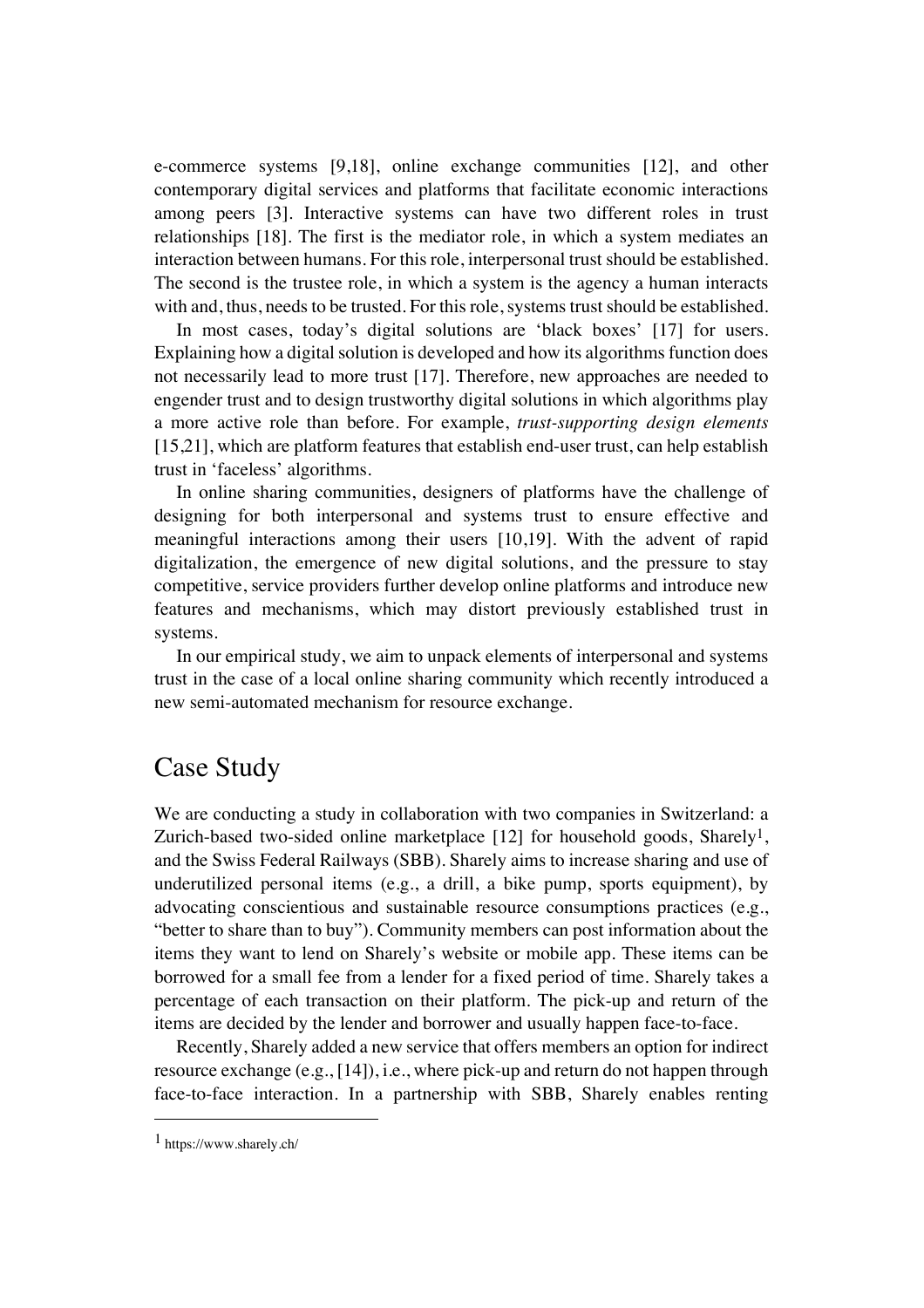popularly exchanged items using SBB SMART BOXES2, newly repurposed luggage lockers at train stations. The SMART BOXES are Internet-enabled lockers that can be opened and closed via a mobile app. In this context, Sharely provides a small set of its most popular items (e.g., a drill, a jigsaw, a drone), which users can borrow via the SMART BOXES in a semi-automated manner in one pilot site station in Zurich.

The new sharing system introduced by Sharely and SBB faces some trust-related challenges in both interpersonal and systems trust [4]. Therefore, we formulated two research questions for our study:

- (1) What are the current conceptualizations of interpersonal and systems trust in the Sharely community?
- (2) How can they be shaped by the introduction of an impersonal exchange through the SBB SMART BOX?

Prior research indicates that face-to-face exchanges are critical for establishing trust in local resource-sharing communities [7]. In this new setting, interpersonal trust within the community could be hard to maintain. In the case of broad deployment of this new exchange option and its integration into peer-to-peer sharing arrangements, both the lender and the borrower miss out on the opportunity to meet face-to-face as the trust is placed in a system rather than in other members [12].

When it comes to systems trust, successfully mediating trust from Sharely's website and service in this new sharing arrangement may pose another challenge to trust accrual and maintenance in the community and their supporting technologies. More specifically, it is unknown how the introduction of indirect resource exchange shapes members' perceptions of usability and reliability of the Sharely and how it affects peoples' attitudes toward privacy and safety, which are constitutive properties of trust(worthiness) in computing systems [20].

Ultimately, we envision that studying the deployment and use of SMART BOXES could lead to insights into other developments in IoT automation in the sharing economy (e.g., the use of smart locks to grant access to shared apartments [5]). To date, the decision about renting out resources has generally been the prerogative of the resource owner, but we envision that in the near future, automated systems could take a more active part in helping communities identify and optimize available resources and easing the coordination of sharing through automated or semi-automated processes, bringing up a new set of characteristics to determine systems' trustworthiness, such as fairness, accountability, and transparency [20]. Subsequently, discussing the results of our empirical study about conceptualizing trust in a local online sharing community and identifying *trust-supporting design elements* for future (sharing economy) platforms motivate our interest in this conference.

<sup>2</sup> https://smartcitylabbasel.ch/en/projekte/sbb-smart-box/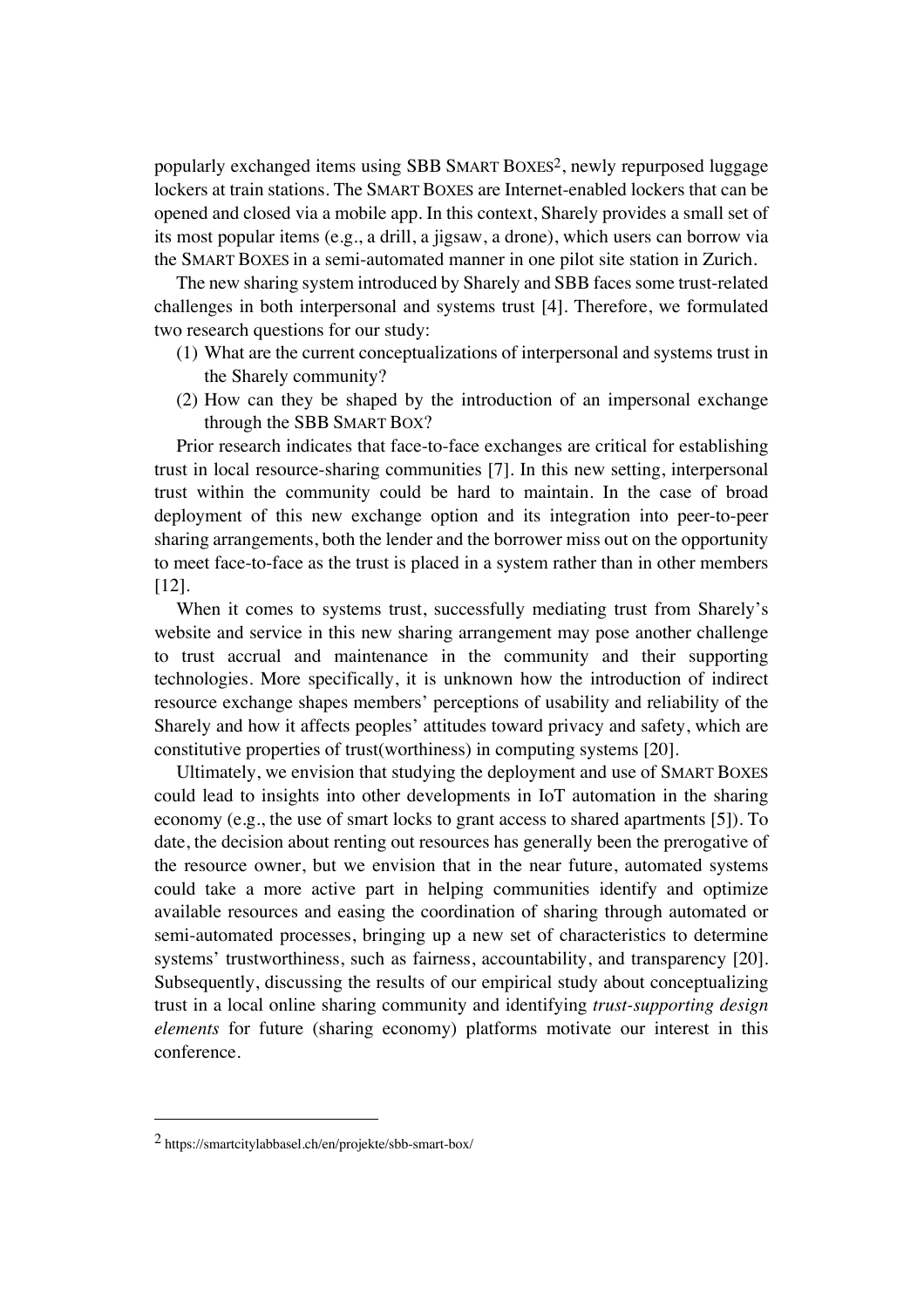## References

- [1] Balázs Bodó. 2021. Mediated trust: A theoretical framework to address the trustworthiness of technological trust mediators. *New Media & Society*, *23*(9), 2668-2690.
- [2] Rachel Botsman and Roo Rogers. 2010. What's mine is yours. *The rise of collaborative consumption*.
- [3] Rachel Botsman. 2017. *Who can you trust?: how technology brought us together–and why it could drive us apart*. Penguin UK.
- [4] Coye Cheshire. 2011. Online trust, trustworthiness, or assurance? *Daedalus* 140, 4, 49–58.
- [5] Rajib Dey, Sayma Sultana, Afsaneh Razi, and Pamela J. Wisniewski. 2020. Exploring smart home device use by airbnb hosts. In *Extended Abstracts of the 2020 CHI Conference on Human Factors in Computing Systems*, 1–8.
- [6] Anton Fedosov, Airi Lampinen, Tawanna R. Dillahunt, Ann Light, and Coye Cheshire. 2019. Cooperativism and Human-Computer Interaction. In *Extended Abstracts of the 2019 CHI Conference on Human Factors in Computing Systems*, 1–4.
- [7] Anton Fedosov, Airi Lampinen, William Odom, and Elaine M. Huang. 2021. A Dozen Stickers on a Mailbox: Physical Encounters and Digital Interactions in a Local Sharing Community. *Proceedings of the ACM on Human-Computer Interaction* 4, CSCW3, 1–23.
- [8] David Gefen, Elena Karahanna, and Detmar W. Straub. 2003. Trust and TAM in online shopping: An integrated model. *MIS quarterly*, 51–90.
- [9] David Gefen and Detmar W. Straub. 2004. Consumer trust in B2C e-Commerce and the importance of social presence: experiments in e-Products and e-Services. *Omega* 32, 6, 407– 424.
- [10] Florian Hawlitschek, Timm Teubner, and Christof Weinhardt. 2016. Trust in the sharing economy. *Die Unternehmung* 70, 1, 26–44.
- [11] Axel Hoffmann, Holger Hoffmann, and Matthias Söllner. 2013. Fostering initial trust in applications–developing and evaluating requirement patterns for application websites. In *21st European Conference on Information Systems (ECIS),* Utrecht, The Netherlands.
- [12] Airi Lampinen and Barry Brown. 2017. Market design for HCI: Successes and failures of peerto-peer exchange platforms. In *Proceedings of the 2017 CHI Conference on Human Factors in Computing Systems*, 4331–4343.
- [13] Airi Lampinen, Vilma Lehtinen, Coye Cheshire, and Emmi Suhonen. 2013. Indebtedness and reciprocity in local online exchange. In *Proceedings of the 2013 conference on Computer supported cooperative work*, 661–672.
- [14] Matthew V. Law, Mor Naaman, and Nicola Dell. 2018. ShareBox: Designing A Physical System to Support Resource Exchange in Local Communities. In *Proceedings of the 2018 Designing Interactive Systems Conference*, 1155–1167.
- [15] Jan Marco Leimeister, Winfried Ebner, and Helmut Krcmar. 2005. Design, implementation, and evaluation of trust-supporting components in virtual communities for patients. *Journal of Management Information Systems* 21, 4, 101–131.
- [16] Jan Marco Leimeister, Pascal Sidiras, and Helmut Krcmar. 2006. Exploring success factors of virtual communities: The perspectives of members and operators. *Journal of organizational computing and electronic commerce* 16, 3–4, 279–300.
- [17] Wolter Pieters. 2011. Explanation and trust: what to tell the user in security and AI? *Ethics and information technology* 13, 1, 53–64.